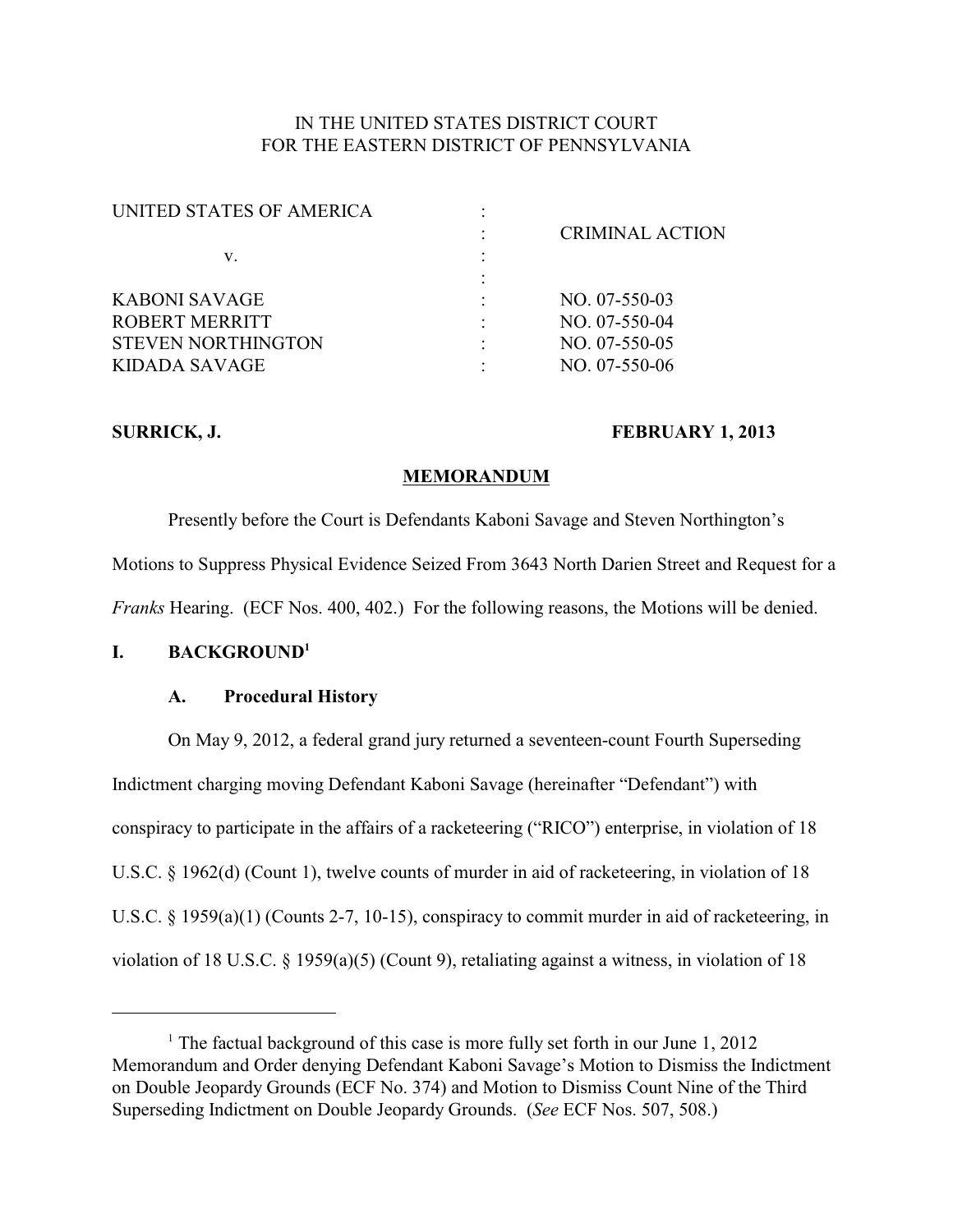U.S.C. § 1513(a) (Count 16), and using fire to commit a felony, in violation of 18 U.S.C. §  $844(h)(1)$  (Count 17). (Fourth Superseding Indictment, ECF No. 480.)<sup>2</sup> Defendant was charged along with three co-defendants, Steven Northington, Robert Merritt, and his sister, Kidada Savage. Lamont Lewis was also charged in the First Superseding Indictment. The charges against Lewis were disposed of by guilty plea on April 21, 2011. On March 14, 2011, the Government filed a notice of intent to seek the death penalty against Defendant, Merritt, and Northington. (ECF Nos. 196, 197, 198.) The Government does not seek the death penalty against Kidada.

Defendant has filed the instant Motion to Suppress Physical Evidence Seized From 3643 North Darien Street and Request for a *Franks* Hearing. (Def.'s Mot., ECF No. 400.) Northington has also filed a Motion to Suppress Physical Evidence Seized From 3643 North Darien Street. (Northington Mot., ECF No. 402.) The Government has submitted an Omnibus Response. (Gov't's Resp., ECF No. 466.) Defendant filed a Reply to the Government's Response on May 30, 2012. (Def.'s Reply, ECF No. 502.) We held a suppression hearing on the Motion. (Min. Entries, ECF No. 516, 519.) At the hearing, the Government presented testimony from Kevin Lewis, a Special Agent with the Federal Bureau of Investigation ("FBI"). (June 11, 2012 Hr'g Tr. 10 (on file with Court).) Special Agent Lewis has been the case agent for the FBI investigation into the Kaboni Savage Organization ("KSO") for the past thirteen years. (*Id.* at 11.) Special Agent Lewis has been heavily involved in wiretap applications and field work related to the KSO investigation. (*Id.* at 11, 36, 231-48.)

 $2^{\circ}$  Count 8 of the Fourth Superseding Indictment was dismissed by agreement of the parties. (ECF No. 855.)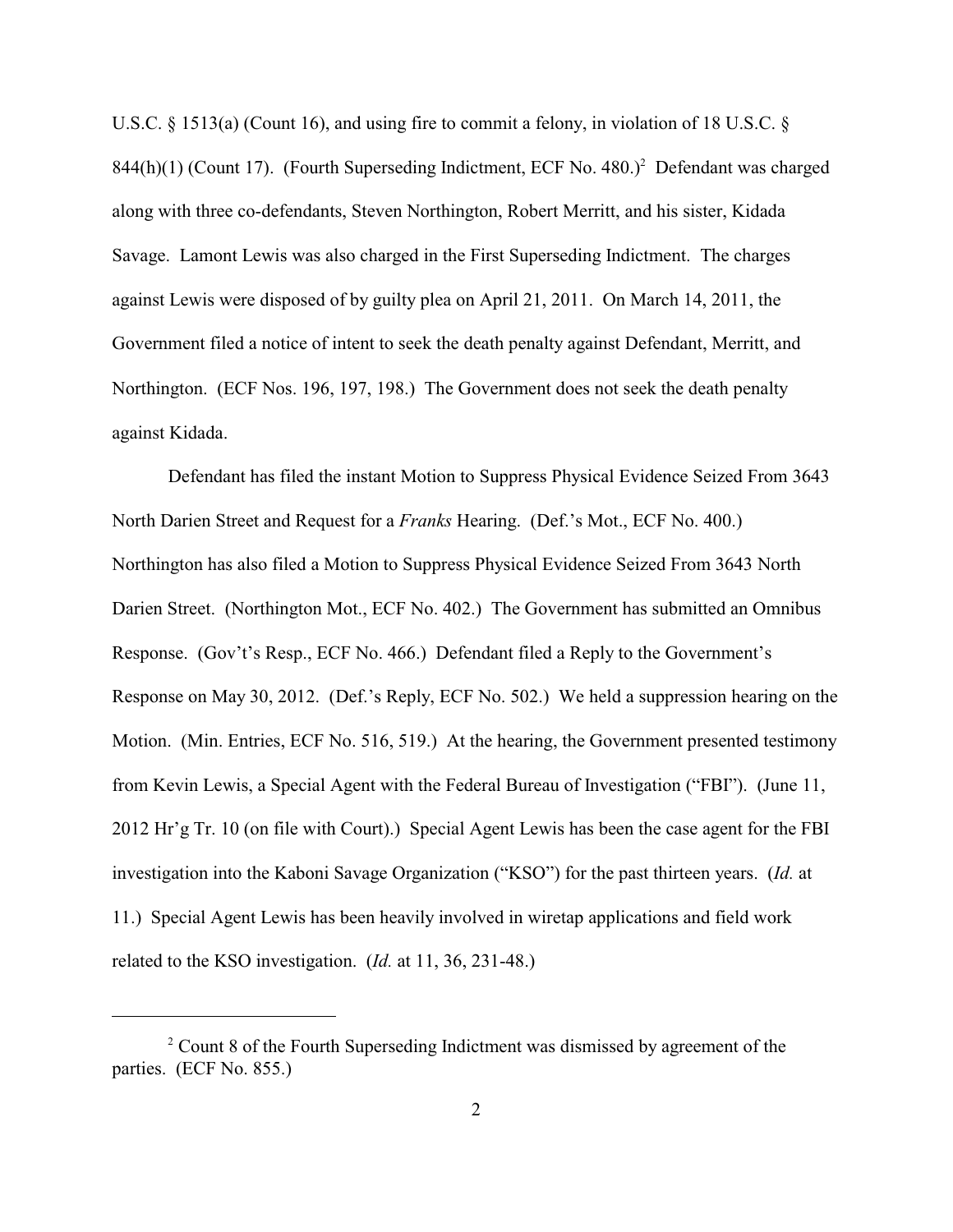#### **B. Factual Background**

On April 7, 2003, agents with the FBI and officers of the Philadelphia Police Department ("PPD") searched a building located at 3643 North Darien Street, Philadelphia, Pennsylvania ("Darien"). The search was conducted pursuant to a warrant issued by United States Magistrate Judge Thomas J. Rueter on April 4, 2003. (Warrant, Def.'s Mot. Ex. A.)

Darien is a "two story row home with a basement." (Warrant Attach. A.) The house has white siding, a front porch with a black and white awning, and a "grey rock front with [a] black steel door." (*Id*.) Prior to his incarceration, Darien was Defendant's home. At the time that the search warrant was issued and executed, Defendant was confined to his home while awaiting trial on murder charges in the Court of Common Pleas of Philadelphia County. (Affidavit ¶¶ 25, 36, 58, Gov't's Resp. Ex. A.)

The Warrant application was supported by Special Agent Lewis's Affidavit ("Affidavit").<sup>3</sup> The Affidavit contains information obtained from confidential informants, intercepted wire and oral communications, and video surveillance of Palmetto. (*See generally* Affidavit ¶¶ 6-17.) The Affidavit begins with an extensive history of Defendant's involvement in illegal drug trafficking in Philadelphia and outlines evidence linking Defendant and his organization ("KSO") with illegal activity. (*Id*. at ¶¶ 19, *et seq*.)

On September 10, 1999, Defendant was arrested in Maple Shade, New Jersey on an outstanding Pennsylvania state warrant, which charged him in connection with the murder of

<sup>&</sup>lt;sup>3</sup> This Affidavit was also the basis for a warrant issued by Magistrate Judge Rueter, authorizing the search of 3510 Palmetto Street, Philadelphia, Pennsylvania ("Palmetto"). Defendant filed a motion to suppress the fruits of that search. (ECF Nos. 398, 415.) We denied Defendant's motion in a separate memorandum and order. (*See* Palmetto Mem. and Order, ECF Nos. 945, 946.)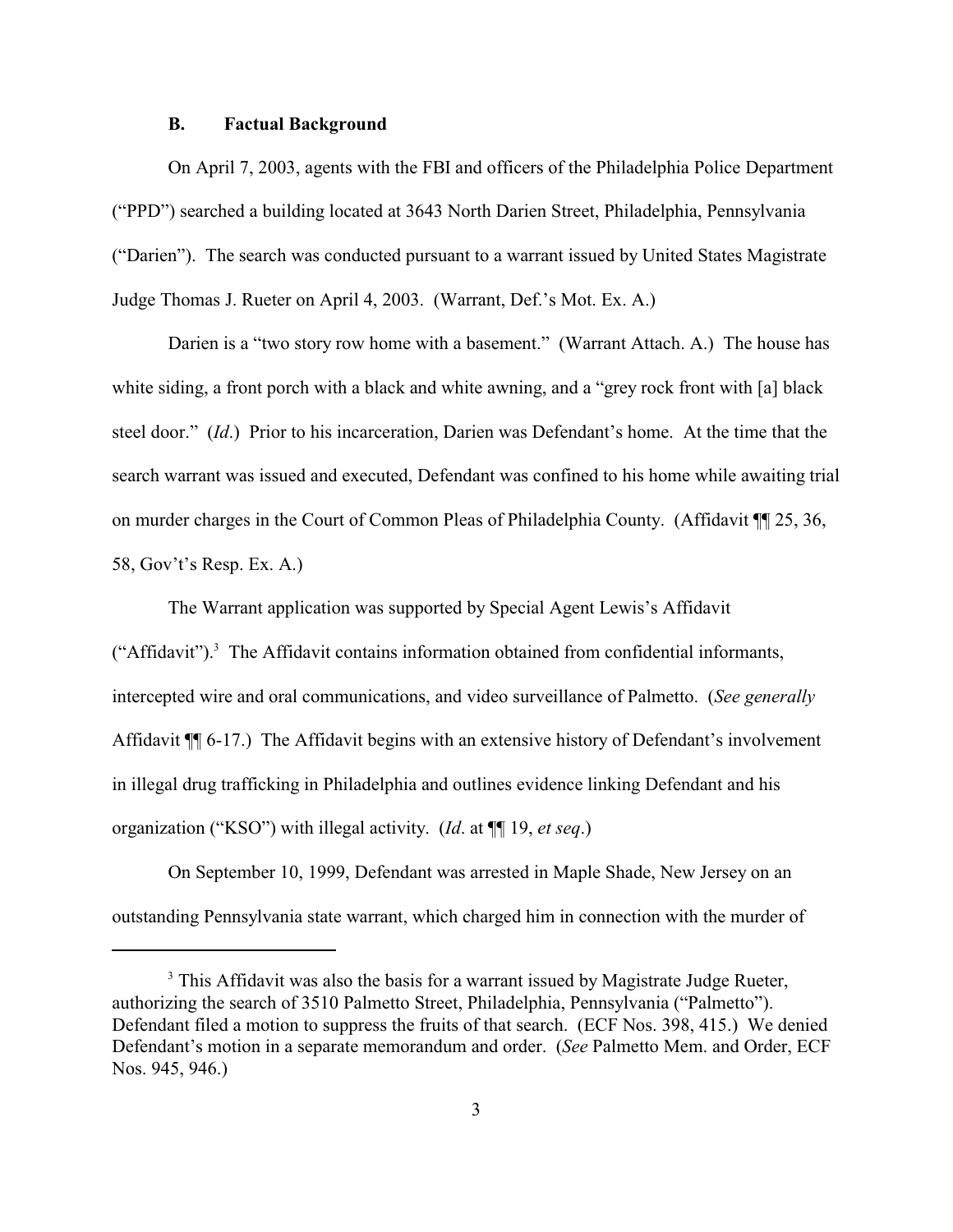Kenneth Lassiter. (*Id*. at ¶ 26.) Officers with the Maple Shade Police Department searched the apartment where Defendant was located and Defendant's vehicle pursuant to a search warrant. (*Id*.) Defendant filed a motion to suppress the fruits of these searches, which included controlled substances and drug paraphernalia. (ECF No. 418.)<sup>4</sup>

On September 17, 1999, pursuant to a federal search warrant issued that day, FBI agents searched a self-storage unit located at Devon Self-Storage in Philadelphia, Pennsylvania, which was registered to an individual named "Joseph Amill." Defendant filed a motion to suppress the fruits of this search, which included controlled substances and drug paraphernalia. (ECF No.  $405.$ <sup>5</sup>

Defendant's involvement in the drug trade in the years prior to the execution of the Darien search was extensive. According to the Affidavit, since at least 1999, Defendant had been a "major supplier of cocaine . . . in the Philadelphia metropolitan area." (Affidavit [20.) Defendant's drug trafficking enterprise involved a host of other individuals, including Gerald Thomas, Kareem Bluntly, and others. (*Id*. at ¶ 21.)

Special Agent Lewis's personal observations, intercepted wire and oral communications, video surveillance, and statements from cooperating witnesses and confidential informants formed the bases for the Affidavit. In the Affidavit, Special Agent Lewis recounted, in detail, the topics discussed by Defendant and his alleged co-conspirators during intercepted telephone

<sup>&</sup>lt;sup>4</sup> We denied Defendant's motion to suppress physical evidence seized from the Village of Stoney Run apartment and Defendant's 1997 Mercury Villager and request for a *Franks* Hearing in a separate Memorandum and Order. (*See* ECF Nos. 947, 948.)

<sup>&</sup>lt;sup>5</sup> We denied Defendant's motion to suppress physical evidence seized from Devon Storage and request for a *Franks* hearing in a separate Memorandum and Order. (*See* ECF Nos. 949, 950.)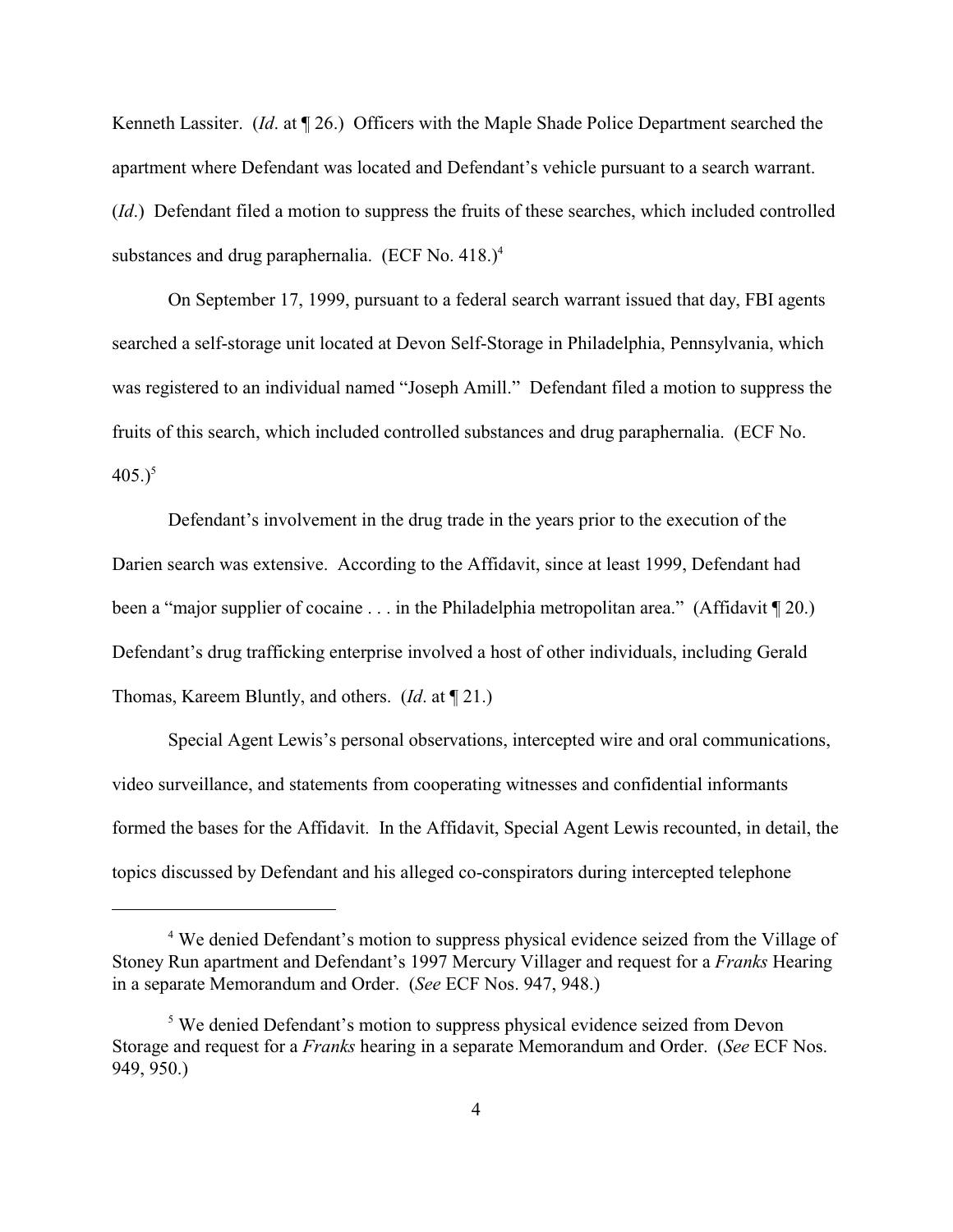conversations from September through December of 2000. (*Id*. at ¶¶ 35-52.) These conversations centered primarily on the acquisition and trafficking of narcotics.

A telephone conversation intercepted on January 7, 2001, as well as telephone conversations intercepted over the course of the following days, indicated that on January 7, 2001, an individual named "Kurt" was assaulted by Defendant in the basement of Darien. (*Id*. at ¶¶ 53-54.) Defendant, upset that "Kurt" had tried to steal several thousand dollars, "pistolwhipped" him in the head. (*Id.* at  $\P$  54.) In January 2001, confidential informant CI-1 informed the FBI that "Kurt" had managed to alert law enforcement while he was being beaten in the basement of Darien, prompting a visit by PPD. (*Id*. at ¶ 64.) By the time PPD demanded to search Darien, "Kurt" was no longer present. (*Id*.)

Confidential informants also provided information which suggested that Darien was a nucleus for KSO's illegal activities. In January 2001, according to CI-1, KSO associate Brandon Edwards "dropped off thousands of dollars as payment for cocaine [he] had received from [Defendant]." (*Id*. at ¶ 68.) In March 2002, CI-1 notified FBI agents that Dawud Bey, a KSO associate, "was a regular visitor to [Darien]," (*id*. at ¶ 70), and that Edwards had recently been at Darien *(id.* at  $\P$  72). In May 2002, according to CI-1, Defendant held a meeting at Darien with Bluntly, Northington, and another KSO associate. (*Id*. at ¶ 77.) Video surveillance also indicated that other KSO associates frequented Darien. (*Id*. at ¶¶ 99-101.)

The impetus for seeking a warrant was evidence that Tyrone Toliver, a KSO associate, had been murdered in February or March of 2003. Much of Special Agent Lewis's Affidavit is devoted to explaining the circumstances surrounding Toliver's disappearance, and the clear connections between Defendant, the KSO, and the Toliver murder. We incorporate our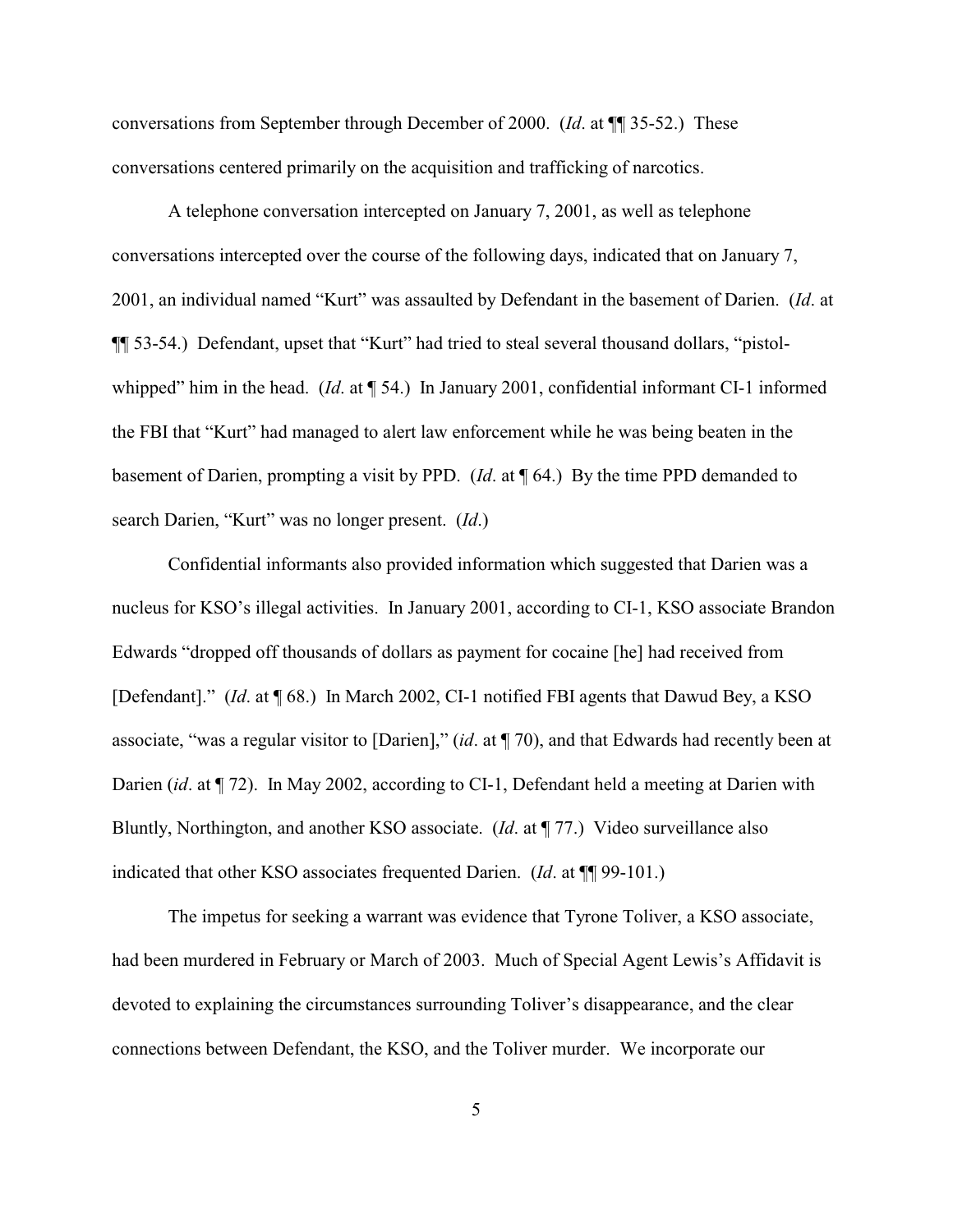discussion of that evidence found in our earlier Memorandum denying Defendant's motion to suppress the fruits of the 3510 Palmetto Street search. (*See* Palmetto Mem.)

The Warrant specifically delineated eighteen categories of evidence that could be seized. (Warrant Attach. B.) The search yielded an array of evidence. Agents found three firearms, including a loaded .22 caliber revolver, a 9mm handgun, and a .44 caliber revolver with laser sights, which was loaded with fifteen rounds of ammunition. (FBI Receipt 2, 4, Def.'s Mot. Ex. B.) Agents found additional ammunition throughout the house, in addition to a scale, various drug paraphernalia, thousands of dollars in cash, several cellular telephones, and a wallet with identification belonging to "Yusef Billa." (*Id*. at 2-4.) Agents also found a Federal Express envelope addressed to Kareem Bluntly. (*Id*. at 2.)

During the search of Darien, law enforcement officials encountered several individuals. FBI agents found Northington, who was wanted on outstanding felony drug and weapons charges, in the basement of Darien and transferred him to the PPD for processing. (Northington FD-302, USA008917, Warrant Attachs.) FBI agents encountered Kidada Savage and interviewed her regarding weapons recovered inside Darien. (Kidada FD-302, USA008919, Warrant Attachs.) FBI agents also spoke with Defendant's mother, Barbara Savage, and Defendant himself. (USA008920-21, 24, Warrant Attachs.) These conversations were about the weapons discovered inside Darien, and about several homicides. (*Id*.) Defendants have not moved to suppress statements made incident to the Darien search.

## **II. LEGAL STANDARD**

The Fourth Amendment guarantees the "right of the people to be secure in their persons, houses, papers, and effects, against unreasonable searches and seizures." U.S. Const. amend. IV.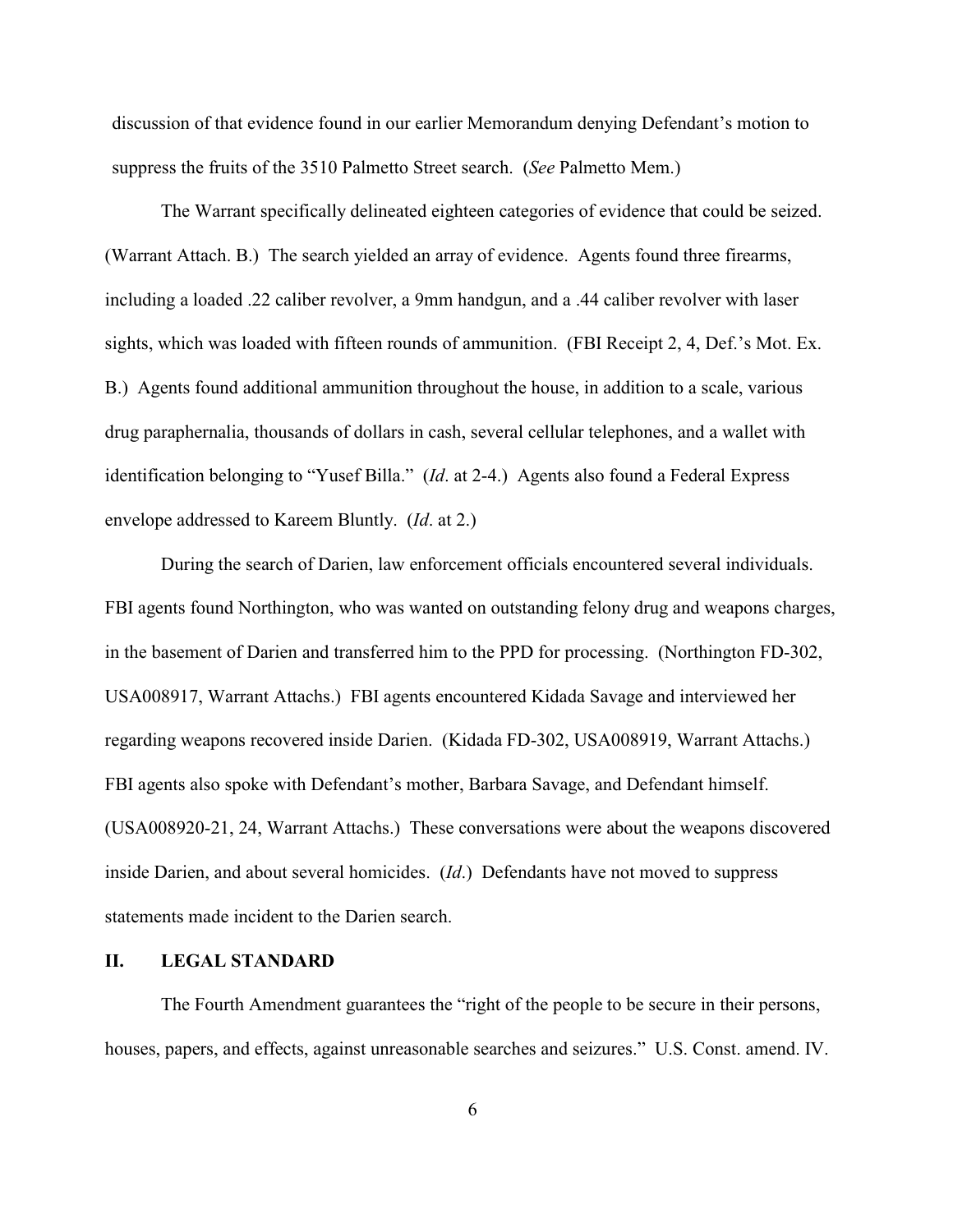It further provides that "no Warrants shall issue, but upon probable cause, supported by Oath or affirmation, and particularly describing the place to be searched and the persons or things to be seized." *Id.*; *see also United States v. Christine*, 687 F.2d 749, 752 (3d Cir. 1982).Evidence obtained in violation of the Fourth Amendment is generally not admissible at trial. *See, e.g.*, *Herring v. United States*, 555 U.S. 135, 139-40 (2009) (explaining history of exclusionary rule). "The proponent of a motion to suppress has the burden of establishing that his own Fourth Amendment rights were violated by the challenged search or seizure." *Rakas v. Illinois*, 439 U.S. 128, 130 n.1 (1978).

#### **III. DISCUSSION**

## **A. Defendants' Capacity to Challenge Search**

To establish "standing" for a Fourth Amendment claim, "a defendant must demonstrate that he personally has an expectation of privacy in the place searched, and that his expectation is reasonable." *Minnesota v. Carter*, 525 U.S. 83, 88 (1998). A defendant can show the reasonableness of such expectation by referring to "'concepts of real or personal property law or to understandings that are recognized and permitted by society.'" *Id*. (quoting *Rakas*, 439 U.S. at 140). A defendant need not show that he had a possessory interest in the property in order to establish standing.

The plain text of the Fourth Amendment indicates that an individual has the capacity to challenge a search conducted in his own home. U.S. Const. amend. IV; *see also Payton v. New York*, 445 U.S. 573, 589 (1980) ("In none is the zone of privacy more clearly defined than when bounded by the unambiguous physical dimensions of an individual's home."). The Supreme Court has recognized that "in some circumstances a person may have a legitimate expectation of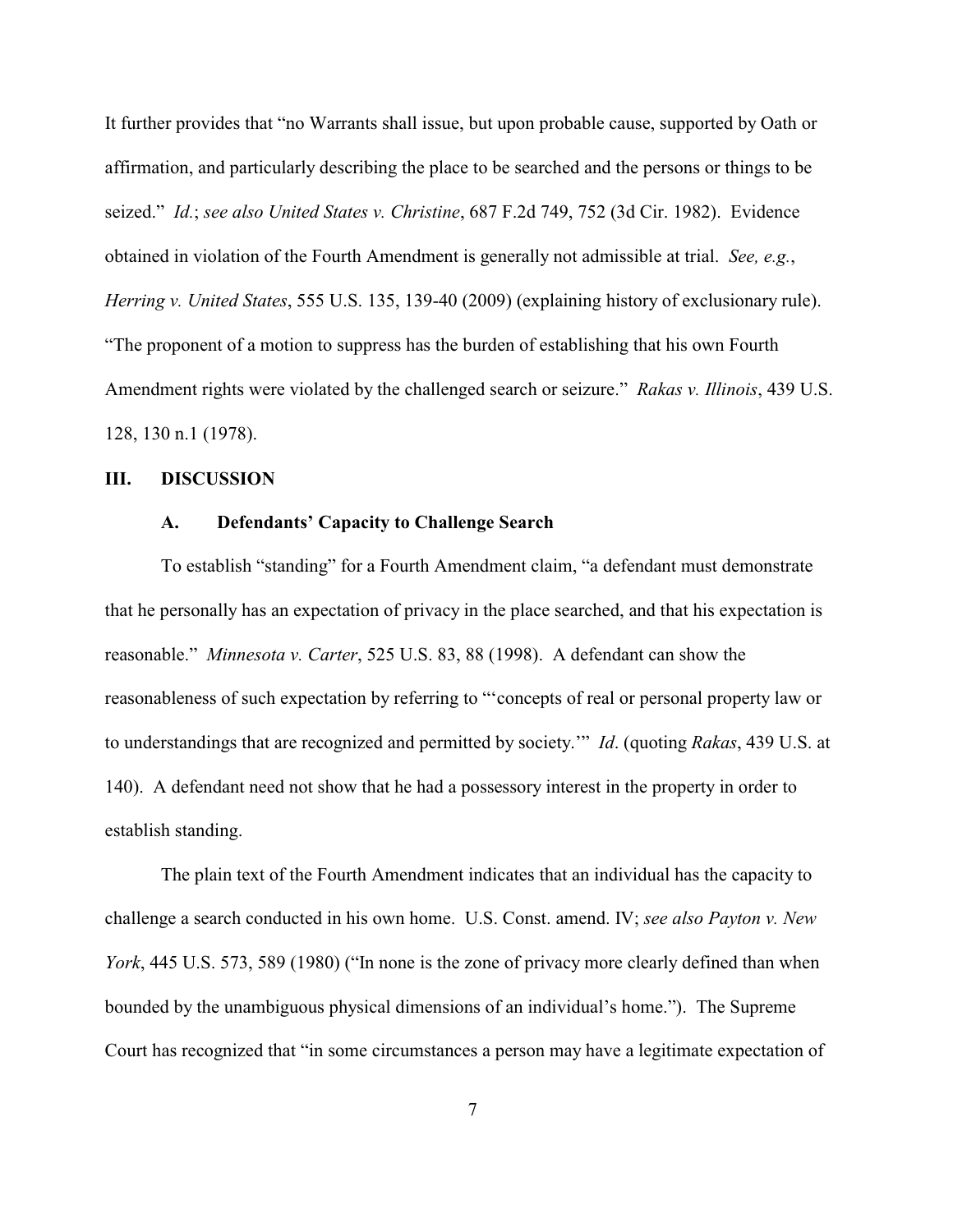privacy in the house of someone else." *Carter*, 525 U.S. at 89. Defendant resided at Darien prior to the search. $\delta$  Accordingly, he has standing to challenge this search.<sup>7</sup>

## *1. Staleness*

Defendant argues that "the affidavit of probable cause provides information which occurred over two years prior to the issuance of the warrant." (Def.'s Mem. 16.) Defendant specifically points to the use of intercepted wire and oral communications from September 2000 through January 2001, and information provided by confidential informants. Defendant argues that this information "must be considered stale and does not demonstrate probable cause for a search of the property." (*Id*.; *see also* June 11 Hr'g Tr. 171.)

If information supporting a warrant application is stale, it cannot be used to establish probable cause. *United States v. Harvey*, 2 F.3d 1318, 1322 (3d Cir. 1993). However, age alone does not determine whether information is stale. *United States v. Vosburgh*, 602 F.3d 512, 529 (3d Cir. 2010). The reviewing court must assess: (1) the nature of the crime; and (2) the type of evidence sought by the warrant. *Harvey*, 2 F.3d at 1322. In addition, "where the facts adduced to support probable cause describe a course or pattern of ongoing and continuous criminality, the

<sup>&</sup>lt;sup>6</sup> There is ample evidence that Defendant utilized other residences in Pennsylvania and New Jersey, but Defendant was confined to Darien by court order at the time. (*See* Affidavit ¶¶ 31, 57, 72.)

 $\alpha$ <sup>7</sup> Merritt, Northington, and Kidada Savage have joined this Motion to the extent they have standing. (*See* ECF No. 495 (granting motions to join all co-Defendants' motions).) Northington filed his own Motion to Suppress Evidence Seized from 3643 North Darien Street. (Northington Mot.) Defendants have failed to articulate specific factors which might lead us to determine that they have standing. Nevertheless, we will assume for the sake of argument that all co-Defendants have the capacity to challenge the constitutionality of the Darien search.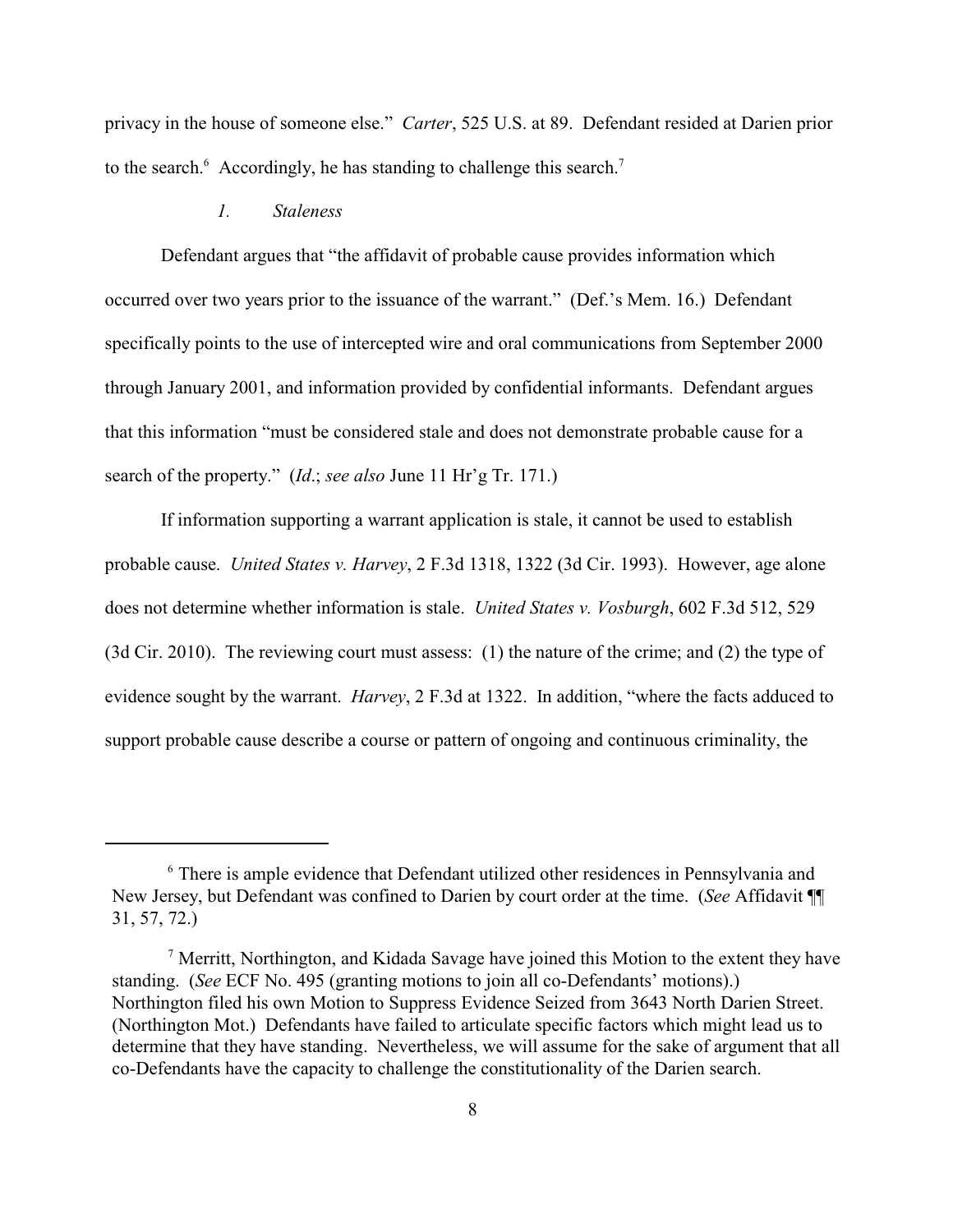passage of time between occurrence of the facts set forth in the affidavit and the submission of the affidavit itself loses significance." *United States v. Urban*, 404 F.3d 754, 774 (3d Cir. 2005).

Although Special Agent Lewis's affidavit refers to events which occurred as far back as 1999, the primary purpose of such references is to establish the KSO's ongoing criminal character. The mere mention of background information does not render that information stale. Moreover, even if one were to disregard this information, the Affidavit provided more than sufficient information to establish probable cause for the issuance of the warrant. Special Agent Lewis presented concrete examples of suspicious activity and the presence of known KSO associates at Darien. Given the serious nature of the alleged criminal activity, and the evidence linking Darien to illegal activity preceding the issuance of the warrant, including notice of a May 2002 meeting between Kaboni Savage and two known KSO associates, (Affidavit ¶ 77), we conclude that this information was both material and recent. In addition, the multiple year investigation into the KSO, which revealed known KSO associates repeatedly visiting a suspected leader of a criminal enterprise at his home, reflected ongoing, continuous criminal activity. *See United States v. Williams*, 124 F.3d 411, 420 (3d Cir. 1997) ("Thus, when the criminal activity has been going on continuously for years, staleness is of less concern."); *United States v. Costa*, 736 F. Supp. 2d 859, 863 (D. Del. 2010) ("[D]efendant's continuous course of conduct in a large scale drug operation made it reasonable to conclude that the illegal drug sales would continue . . . .").

### *2. Probable Cause*

Defendant claims that there was insufficient probable cause alleged in the affidavit to justify issuance of a warrant for the search of Darien. Alternatively, he claims that the basis for the affidavit's probable cause determination was tainted because it relied on evidence seized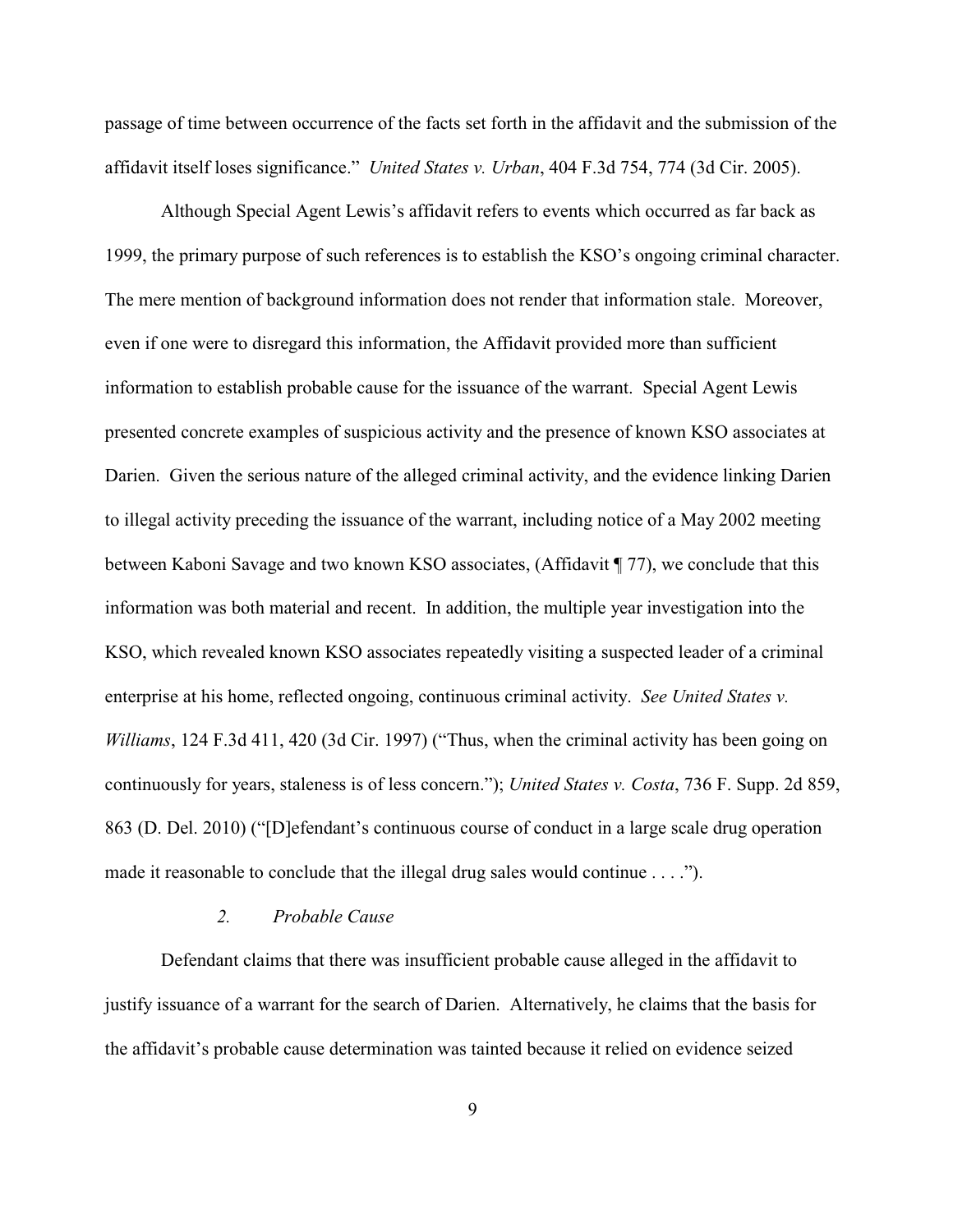during two 1999 searches of Defendant's apartment and vehicle, which Defendant claims were illegal. (Def.'s Mem. 16-17.)

"Probable cause to search exists where information suggests that the items sought will be in the location searched." *United States v. Marranca*, 98 F. App'x 179, 181 (3d Cir. 2004). When considering whether to issue a search warrant, a magistrate must consider that "[t]he likelihood evidence sought is still in place depends on a number of variables, such as the nature of the crime, of the criminal, of the thing to be seized, and of the place to be searched." *United States v. Greene*, No. 07-120, 2008 WL 2246923, at \*3 (E.D. Pa. June 2, 2008) (citing *United States v. Harris*, 482 F.2d 1115, 1119 (3d Cir. 1973)). While "direct evidence linking the place to be searched to the crime is not required for the issuance of a search warrant," *United States v. Conley*, 4 F.3d 1200, 1207 (3d Cir. 1993), probable cause creating a nexus between the suspected criminal activity and the place to be searched may be inferred. *United States v. Hodge*, 246 F.3d 301, 305 (3d Cir. 2001) (citing *United States v. Jones*, 994 F.2d 1051, 1055 (3d Cir. 1993)).

Defendant's argument as to the sufficiency of probable cause is completely devoid of merit. Special Agent Lewis's fifty-two page Affidavit describes, in exhaustive detail, the history of the KSO and the identities of its key personalities. Special Agent Lewis's extensive introduction leaves no doubt that the KSO was an enterprise engaged in illegal activities, chiefly drug dealing. The affidavit establishes concrete links between known KSO associates and Darien, based on a number of sources, including confidential informants and cooperating witnesses, as well as physical and video surveillance. By way of example, Special Agent Lewis's Affidavit included information ascertained from CI-1, which consisted of known KSO associate Brandon Edwards dropping off payments for illegal drug purchases, (Affidavit ¶ 68), Dawud Bey, another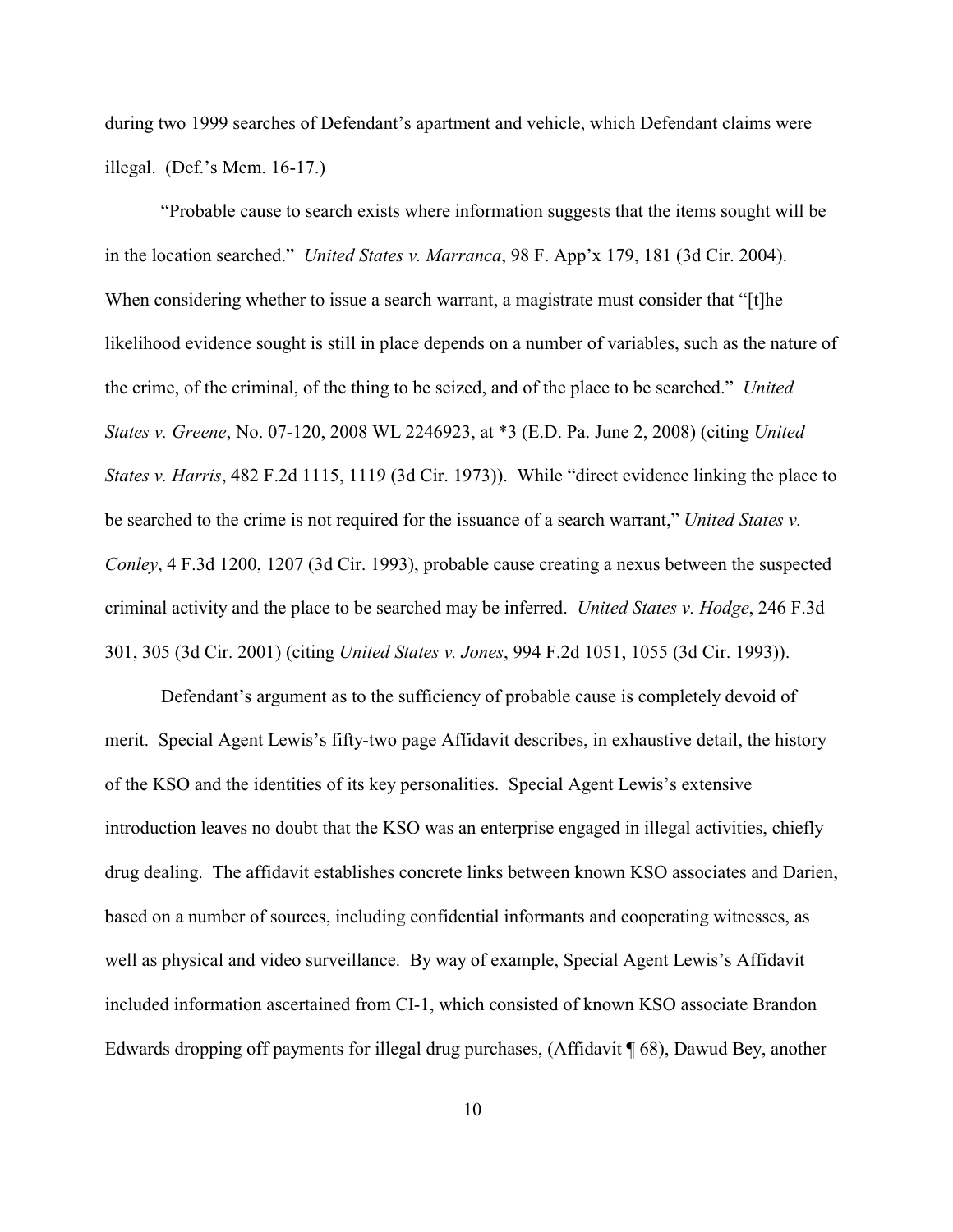known KSO associate, regularly visiting Darien (*id.* at ¶ 70), and Defendant meeting with co-Defendant Northington and Bey in May of 2002 (*id.* at ¶ 77). Similar meetings took place in February of 2003. (*Id.* at ¶ 39.) Defendant argues that "[a]t best, this surveillance reveals nothing more than the Defendant and other black males entering and exiting the property." (Def.'s Mot. 6.) We disagree. The surveillance, as described by Special Agent Lewis, the case agent for the KSO investigation, revealed numerous meetings at Darien between Defendant and known KSO members. Based on the history of the KSO, Defendant's extensive involvement in the drug world, and the significant record of violence perpetrated by KSO members, including Defendant, to protect their enterprise, there was ample probable cause supplied by the Affidavit.

Defendant's "taint" argument is similarly meritless. Defendant alleges that Special Agent Lewis's mention of a September 1999 search of his apartment in Maple Shade, New Jersey, conducted pursuant to a warrant, taints the probable cause in the warrant to search Darien. (Def.'s Mem. 17.) Defendant also points to a search conducted of Defendant's 1999 Plymouth Villager minivan, also pursuant to a warrant. (*Id*.) Defendant filed a motion to suppress the fruits of those searches. (*See* ECF No. 418.) Defendant contends that evidence seized during the Palmetto search constitutes the "fruit of the poisonous tree," *see Wong Sun v. United States*, 371 U.S. 471, 488 (1963), and should be excluded because of the Palmetto affidavit's citation to those searches.

We have already ruled that all of these searches were constitutional. *See supra* n. 4, 5. Since the searches cited were not illegal, the doctrine of the "fruit of the poisonous tree" does not apply. Defendant's argument that Special Agent Lewis's Affidavit, which provided the basis for the search of Darien, should be stricken because of the taint of illegally obtained evidence, is meritless.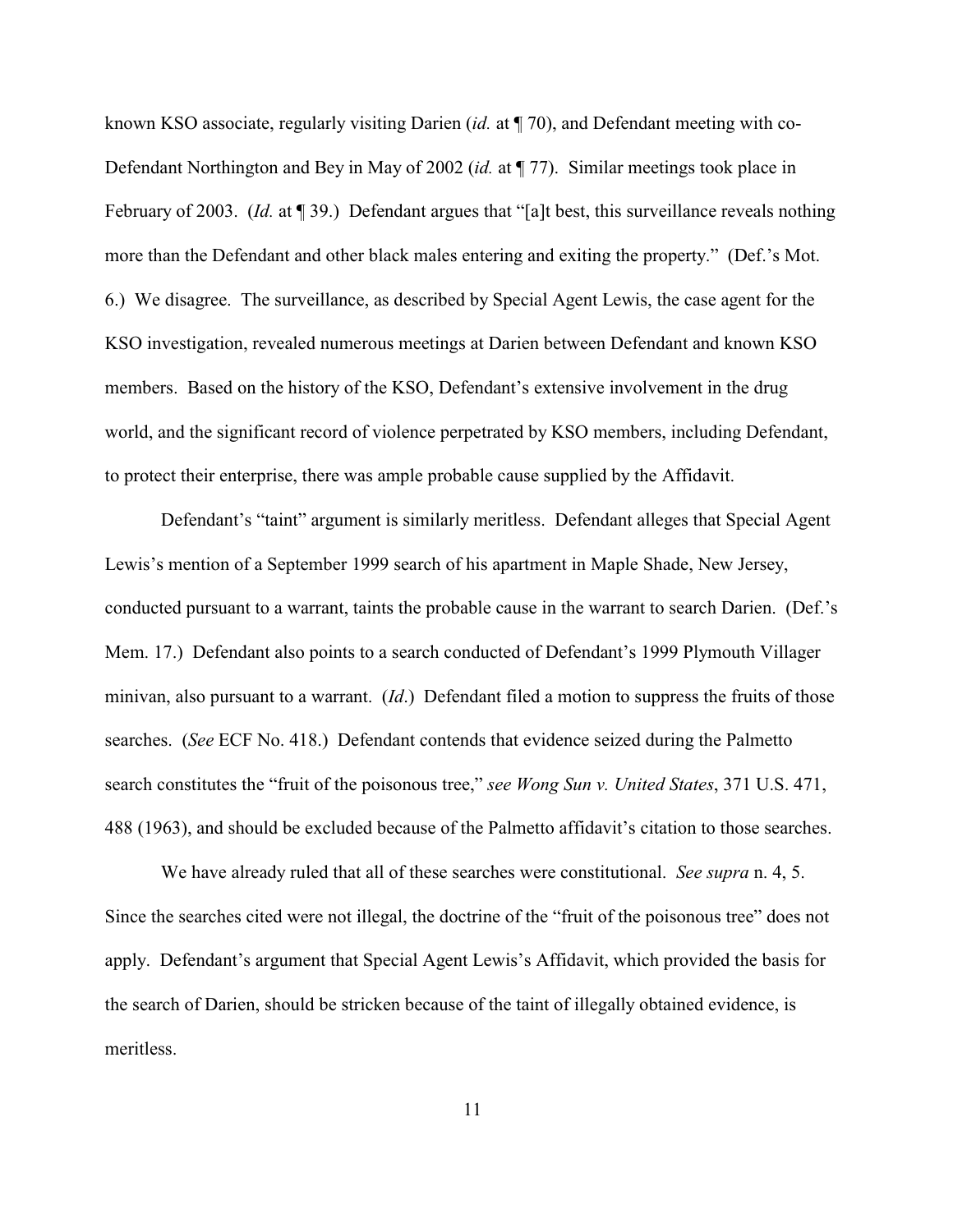#### **B.** *Franks* **Hearing**

Finally, Defendant requests that we conduct a hearing, pursuant to *Franks v. Delaware*, 438 U.S. 154 (1978) "to determine the validity of the search warrant affidavit." (Def.'s Mem. 21.) Defendant lists several "intentional and reckless misrepresentations," which he alleges "amount to a material misrepresentation within the affidavit," and "likely had a profound effect" on Magistrate Judge Rueter's probable cause determination. (*Id*.) The Government contends that the "information in the affidavit contained no material misrepresentations nor omissions." (Gov't's Resp. 14.)

The Supreme Court in *Franks* stated:

[W]here the defendant makes a substantial preliminary showing that a false statement knowingly and intentionally, or with reckless disregard for the truth, was included by the affiant in the warrant affidavit, and if the allegedly false statement is necessary to the finding of probable cause, the Fourth Amendment requires that a hearing be held at the defendant's request.

*Franks*, 438 U.S. at 155-56. If a defendant can make a "substantial preliminary showing" to overcome the affidavit's presumption of validity, the defendant must ultimately prove, by a preponderance of the evidence, that the affiant's statements were material to a finding of probable cause and were made knowingly and intentionally, or with reckless disregard for the truth. *Sherwood v. Mulvihill*, 113 F.3d 396, 399 (3d Cir. 1997) (citing *Franks*, 438 U.S. at 171-72). If the defendant meets this burden, "the Fourth Amendment requires that . . . the fruits of the search [must be] excluded to the same extent as if probable case was lacking on the face of the affidavit." *United States v. Frost*, 999 F.2d 737, 743 (3d Cir. 1993) (quoting *Franks*, 438 U.S. at 156).

To make a substantial preliminary showing, a defendant must raise "allegations of deliberate falsehood or of reckless disregard for the truth . . . accompanied by an offer of proof."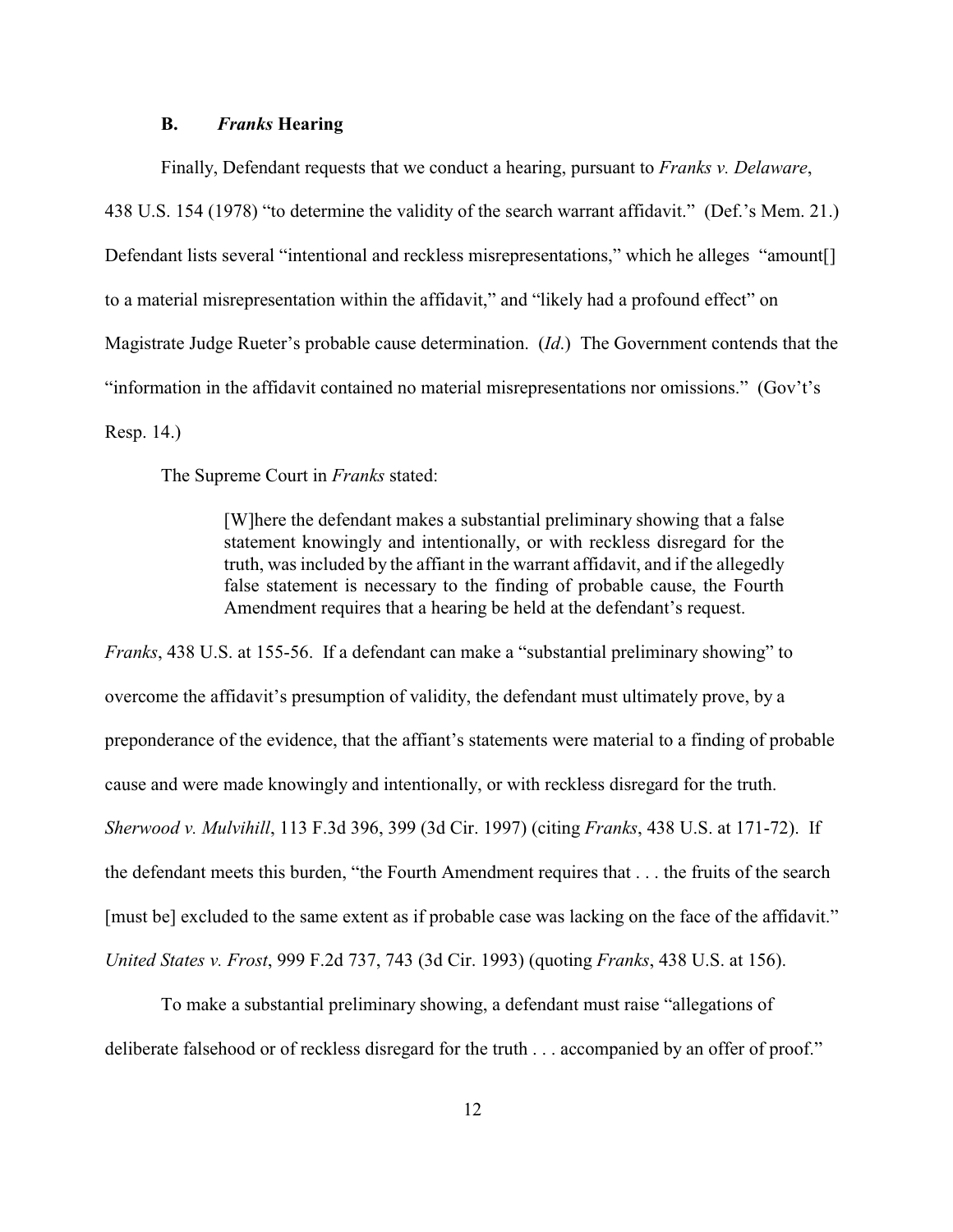*Franks*, 438 U.S. at 171. The Third Circuit has set out a standard "to identify what constitutes 'reckless disregard for the truth' regarding both misstatements and omissions." *United States v. Yusuf*, 461 F.3d 374, 383-84 (3d Cir. 2006).

In evaluating a claim that an officer both asserted and omitted facts with reckless disregard for the truth, we hold that: (1) omissions are made with reckless disregard for the truth when an officer recklessly omits facts that any reasonable person would want to know; and (2) assertions are made with reckless disregard for the truth when an officer has obvious reasons to doubt the truth of what he or she is asserting.

*Wilson v. Russo*, 212 F.3d 781, 787 (3d Cir. 2000) (citations omitted).

Defendant cites several classes of omissions and misrepresentations. We addressed Defendant's contentions in our Palmetto Memorandum. (*See* Palmetto Mem.) We found Defendant's arguments were unpersuasive because they were isolated statements and we concluded that they did not impugn CI-1's credibility. (*Id.*) We also observed that Defendant's continued involvement with the KSO was not implausible despite the fact that he was under Government supervision. (*Id.*); *see also United States v. Blake*, 288 F. App'x 791, 794 (3d Cir. 2008) (citing examples of prisoners orchestrating criminal activity while incarcerated). Finally, we noted that the exact nature of Defendant's relationship with Kareem Bluntly was irrelevant, as the two were known associates and Defendant had failed to establish why Bluntly lacked credibility. (*See* Palmetto Mem.)

Furthermore, probable cause for the search of Darien was rooted in a number of intercepted wire and oral communications, information gleaned from a confidential informant, physical and video surveillance conducted by the FBI, and substantial historical information, including information about Defendant's past drug trafficking operations.

Defendant has failed to make a substantial showing that would justify a Franks hearing.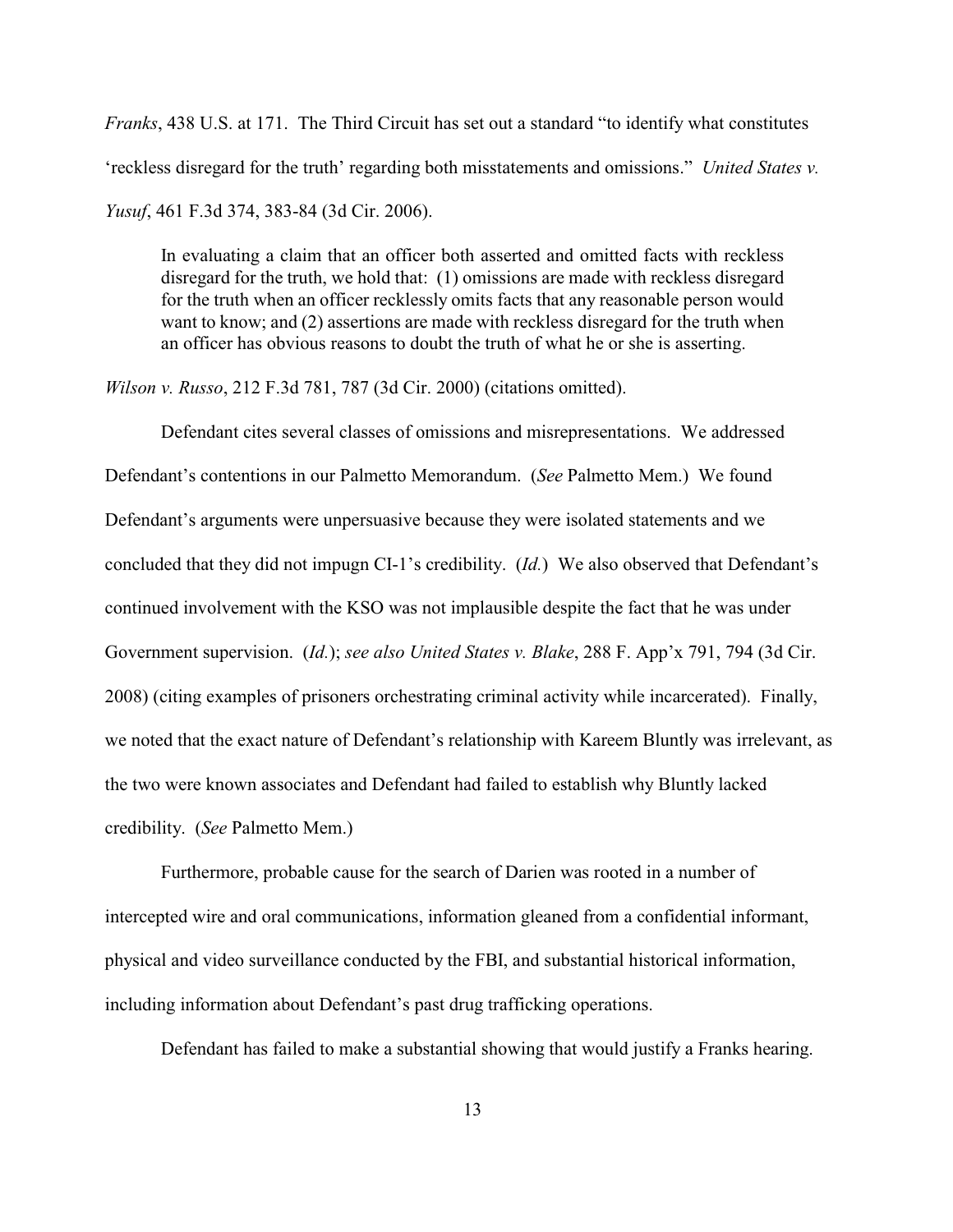# **IV. CONCLUSION**

For the foregoing reasons, Defendants' Motions must be denied. An appropriate Order follows.

## **BY THE COURT:**

*/s/R. Barclay Surrick* **U.S. District Judge**